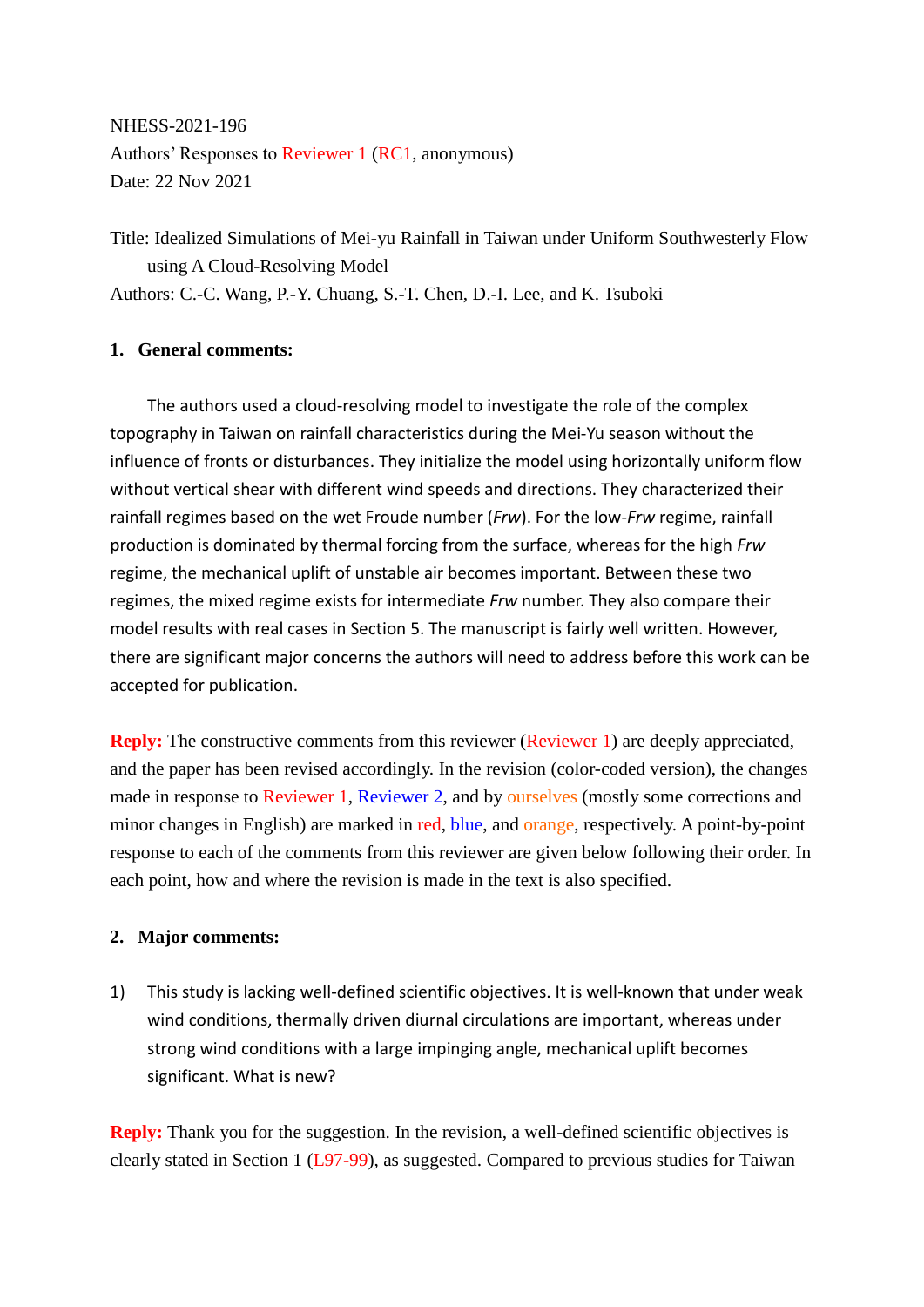in the literature, the main differences in the present study are the use of 3D framework with different wind directions, real topography, and also the inclusion of (diurnal) thermodynamic as well as the Coriolis effects. Thus, different rainfall regimes and the range of Froude number  $(F_r)$  for each of them can be identified with a better agreement with real conditions. This has not been done before for Taiwan. In the revision, the above arguments are better and more clearly conveyed to the readers (L88, L102-104, L215, L298-299), also as suggested.

2) The Froude number has been used to classify flow regimes (flow over vs blocked flow regimes) for airflow over an isolated mountain by many authors. Compared with classical theoretical studies, that use a bell-shaped mountain, this study uses the realterrain of Taiwan. However, the results from a series of numerical experiments in this study simply confirm this well known fact.

**Reply:** Thank you for the suggestion. Compared to previous studies for Taiwan in the literature, the main differences in the present study are the use of 3D framework with different wind directions, real topography, and also the inclusion of thermodynamic (diurnal effects) as well as the Coriolis effects. Although the flow is still idealized, the results are more applicable and comparable to the observations at least to a reasonable extent (Section 5, please see our reply to major comment #4 below for detail description). In the revision, the above points are better clarified and conveyed to the readers (L88, L97-99, L102-104, L215, L298-299, L442), along the lines as suggested.

3) The authors fail to state the theoretical basis or hypothesis to invoke Froude number theory for the rainfall regimes.

**Reply:** As reviewed in Section 1, the Froude number theory has been applied and linked to different rainfall regimes in Taiwan in some earlier studies (e.g., Chen and Lin, 2005a,b), so the present study is not the first one to do so. However, in the revision, the general linkages between *F<sup>r</sup>* and rainfall regimes in Taiwan (orographic precipitation in high-*F<sup>r</sup>* regime and rainfall from island circulation and thermodynamic effects in low-*F<sup>r</sup>* regime) is better clarified (L53-54, L58-60), as suggested.

4) In Section 5, the authors attempt to compare their model simulations initialized by a single upstream sounding to real cases of heavy rainfall events during the Mei-Yu season over Taiwan. This is simple minded. Heavy rainfall events in many different parts of the world are related to synoptic and mesoscale processes in addition to orographic effects (G. Chen 1983, JMSJ; Doswell, 1987, WAF; Doswell et al., 1996, WAF; Maddox et al., 1979, BAMS; and many others). Without including these processes in the models, it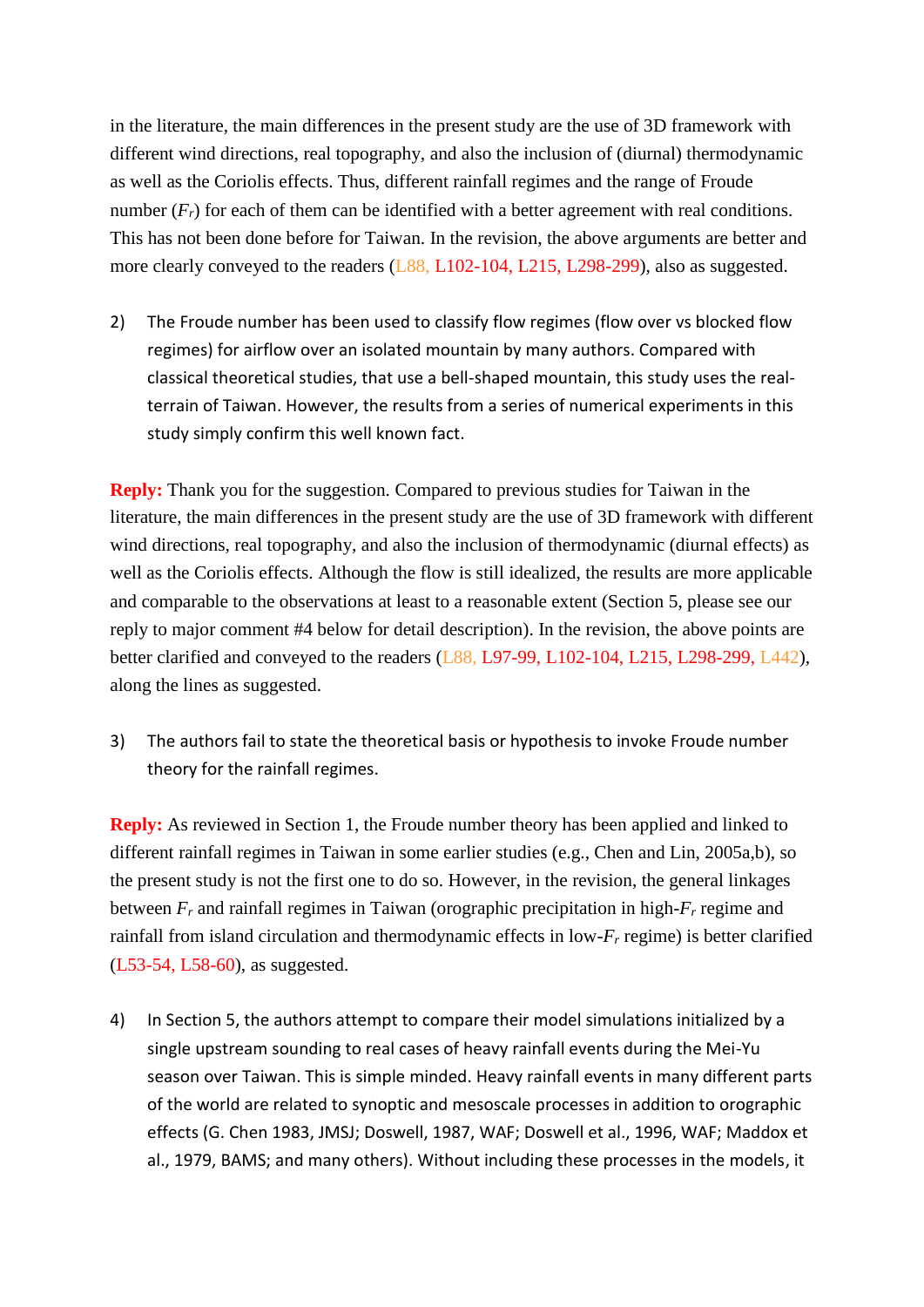is unlikely that numerical simulations initialized by a single sounding will be able to simulate these events.

**Reply:** Thank you for this suggestion. The comparison between idealized simulations with real events of choice (when the conditions are relatively pure) in the previous draft was not successful, mainly because we didn't include the right data for comparison. In the revision, satellite cloud imageries at selected times are also provided (together with radar composite and the derived rainfall estimate), and they are much better to validate the model simulations (L194-195, L371, L374-378, L380-396, L402-414, L416-435, L565, L569-571, Figs. 11-13, p.36-38, L778-786, L789-791, L795-797), and the reasons why both the rain-gauge data (used in previous draft) and radar composites cannot capture the convection/rainfall along the eastern slopes of the CMR are provided (L383-387, L527-529, Fig. 2b, p.24, L707-711). At various places where needed, caveats are also added or stressed in the revision to clarify possible (or likely) differences between the model results and observations (L220-226, L365- 369, L395-396, L408-414, L418-419, L424-426, L428-435), along the lines as suggested. For heavy-rainfall cases, previous modeling studies using gridded analyses and full physics are also cited in the revision (L425-426, L431-433).

5) The authors state that the wet *Fr* number is very close to the *Fr* number. Thus, in terms of flow regimes, the moisture is not important. However, for heavy rainfall events, moisture availability is a significant parameter for rainfall production and may be more important than the variations in the Froude number for *Fr* < 1.

**Reply:** Thank you for this comment and we agree. In the revision, it is clarified that  $F_{rw}$  (and  $F_r$ ) applies, strictly speaking, only to stable conditions with  $N_w > 0$  (L190-191), and we also added that the moisture content near the surface affects the instability and rainfall production (L171), both as suggested.

6) The upstream sounding used is horizontally uniform with very little vertical wind shear below the 500-hPa level. Is this a typical sounding for heavy rainfall events over Taiwan? Do soundings in the warm sector of Mei-Yu systems exhibit clockwise turning with respect to height due to warm advection?

**Reply:** As described in Section 2.1, the sounding profile used in CTL is the mean from seven profiles at 0000 UTC and thus is typical in the Mei-yu season, but not necessarily conducive to heavy rainfall (as heavy rainfall occurred only in some of the sampled days). The rainfall information on these seven occasions are added as suggested  $(L117-118)$ . The profile indicates only weak veering with height from 950 to 500 hPa (Figs. 3a,c). In the revision, the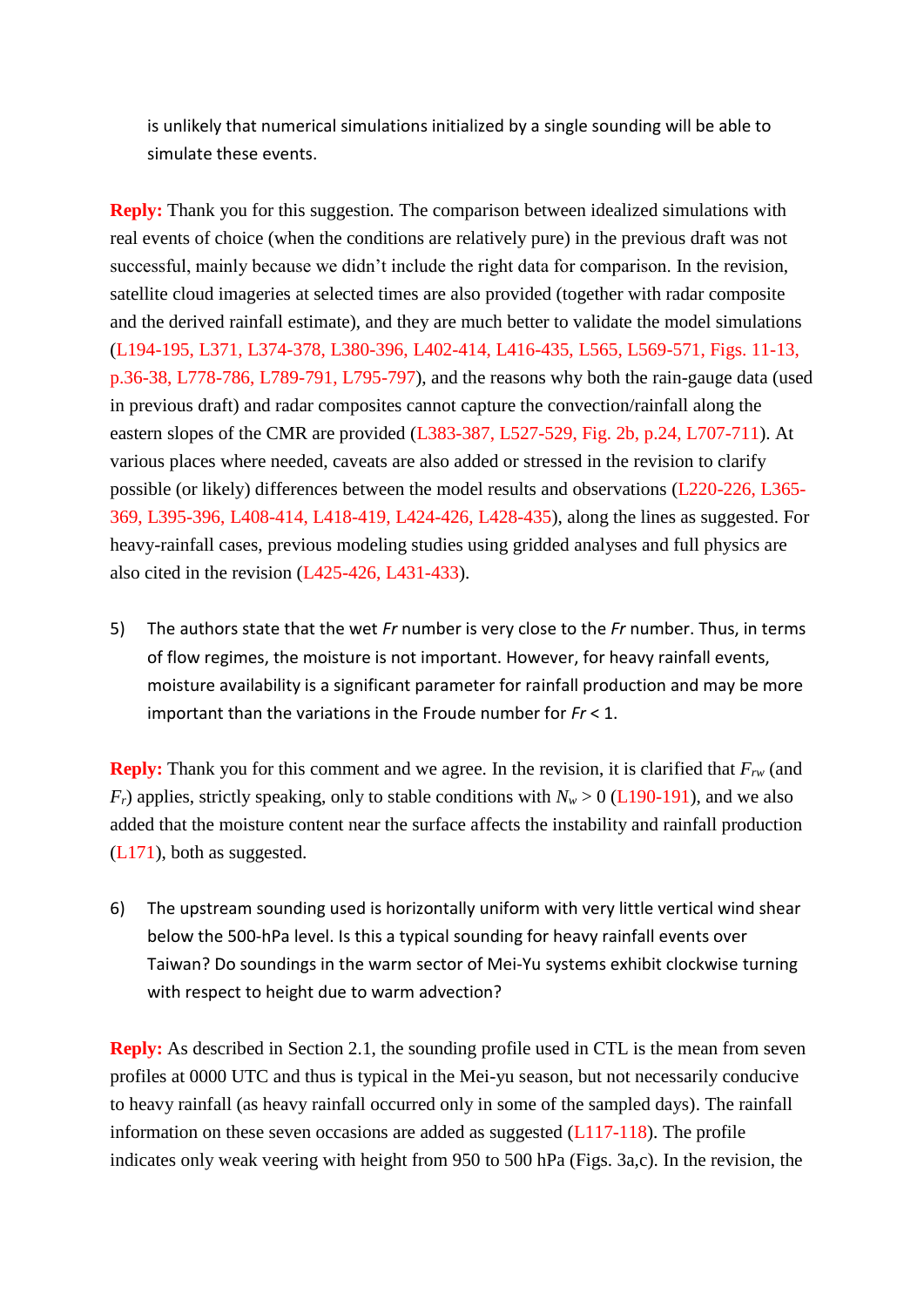above points are better described or clarified (L111, L119-121), also as suggested.

7) Except in the lowest levels, the thermodynamic profiles used seem rather dry. Is this typical for the heavy rainfall soundings during the Mei-Yu season over Taiwan?

**Reply:** As noted in the reply above (to point #6), the sounding profile used in CTL is the mean from seven profiles at 0000 UTC and thus is typical in the Mei-yu season but not necessarily conducive to heavy rainfall  $(L111)$ . In the revision, rainfall information associated with the sampled days are added in Section 2.1 (L117-118) as suggested. For more moist conditions at low levels, the effects of changing near-surface RH to 92.5% and 100% are also tested in this study, and relevant results are discussed in Section 4.1 (L333-345).

8) The authors use observed SST as the lower boundary condition over the open ocean. The reviewer presumes there are spatial variations in SST in this region. How would the spatial variations in SST affect the horizontal distributions of thermodynamic fields in the mixed layer and the depth of the mixed layer? Are those being considered in the model initial conditions?

**Reply:** As described, the time-mean of NOAA analyzed SST (with spatial variations) for the period of May-June 2008 are provided at the lower boundary, coupled with a substrate model (down to a depth of 40 m). In the revision, the above configuration is better clarified  $(L144,$ L155-156) as suggested.

9) Each simulation was run for 50 hours and the first two hours are considered as the model spin up period. How is the initial spin up period determined?

**Reply:** In the revision, it is clarified that the spin-up period of 2 h is determined for the flow in the model to adjust to the topography in Section 2.4 (L180), as suggested.

10) To address the effects of thermal forcing from the land surface, it is imperative to describe the lower boundary conditions over land used in the model. The authors should also compare the simulated diurnal variations in temperature, winds and rainfall with observations very carefully. Fig. 4 shows simulated rainfall on the eastern leeside in the afternoon hours which is odd. It fails to show the effects of orographic uplift on rainfall production.

**Reply:** In the revision, the lower boundary conditions, including the SST and the substrate model (both over land and ocean) are better clarified (L144, L155-156) in Section 2, as